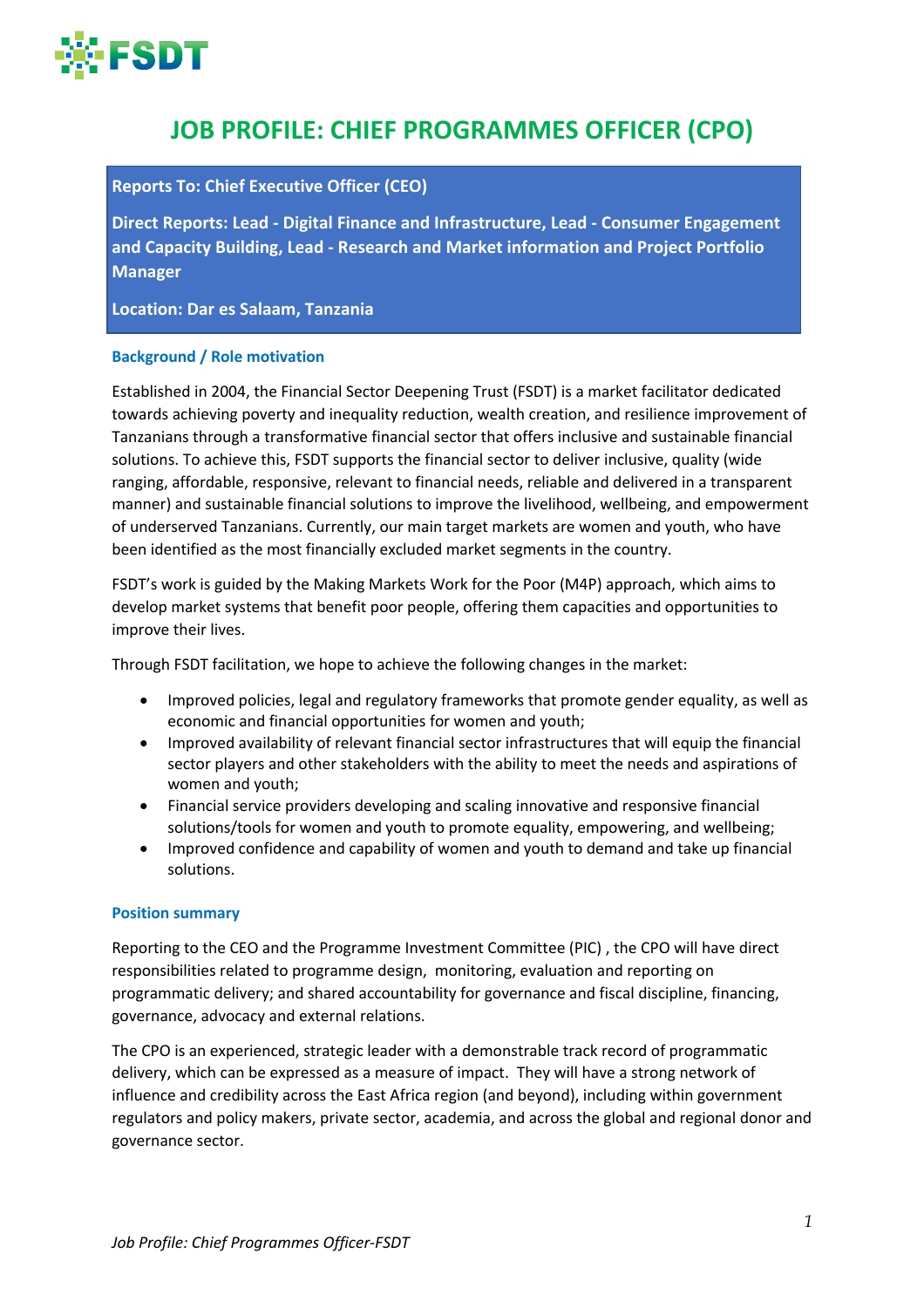

The CPO can apply tactical plans to strategic outcomes, execute on complex plans and communicate with compelling clarity to high-level government officials and private sector executives in order to deliver measurable, cost-effective results. The CPO is also experienced in leading a senior team and possesses the skills, sensitivity, and personal confidence to tap into the commitment that each member of the team brings to FSDT's mission and vision.

## **Key responsibilities**

The CPO will be responsible for ensuring that FSDT programmes enable it to achieve its mission to support the development of inclusive financial markets in Tanzania as a means to stimulate wealth creation and reduce poverty. They will lead efforts to strengthen programmatic delivery, leading a team of specialists across multiple programme areas. They will align resource use, business processes and use of technology with the evolving needs of the business.

FSDT is managed on a strongly results-based approach and its management team is expected to deliver specific annual targets agreed with the Chief Executive Officer to support the strategy and business plan. The CPO will be responsible for leading and supporting activities which contribute substantially to projects where their expertise could add value. Programme and project reporting, as formally specified in the policies and procedures, must be delivered on time and to the highest standards.

## Thought Leadership & Strategy

Lead the team in developing deep and ever-growing understanding of how to drive financial market development and inclusiveness; play a leading role in the development of the whole country strategy and guide the programs team to develop pillar strategies and annual business plans that will support targeted areas of the real economy

## Pipeline Development & Portfolio Management

Lead the review and continuous development of the project pipeline to ensure utilization of funds and achievement of output, outcome, and impact targets; ensure a potentially high impact portfolio of interventions are submitted and approved across all pillars

## Ensuring Impactful Implementation

Oversee the implementation of business plans so that results are achieved, risks are managed and that quality projects are delivered; ensuring that learning from projects is fully utilized to maximize impact and innovation

## Influencing & Communicating for Impact

Actively participate in the development, implementation, and results-measurement of an innovative Communications & Influencing plan for FSDT as a whole and for each pillar; ensure that the plan will result in key pro-gramme stakeholders being influenced effectively.

## Finance Management, Risk & Accountability

Manage the finances associated with the Programmes department aiming to maximize the efficiency achieved with the available resources, and ensuring compliance with FSDT and donor policies.

## Team Leadership

Lead the FSDT Programmes team of staff and consultants in a manner that empowers them to add value to FSDT and deliver high standards of performance